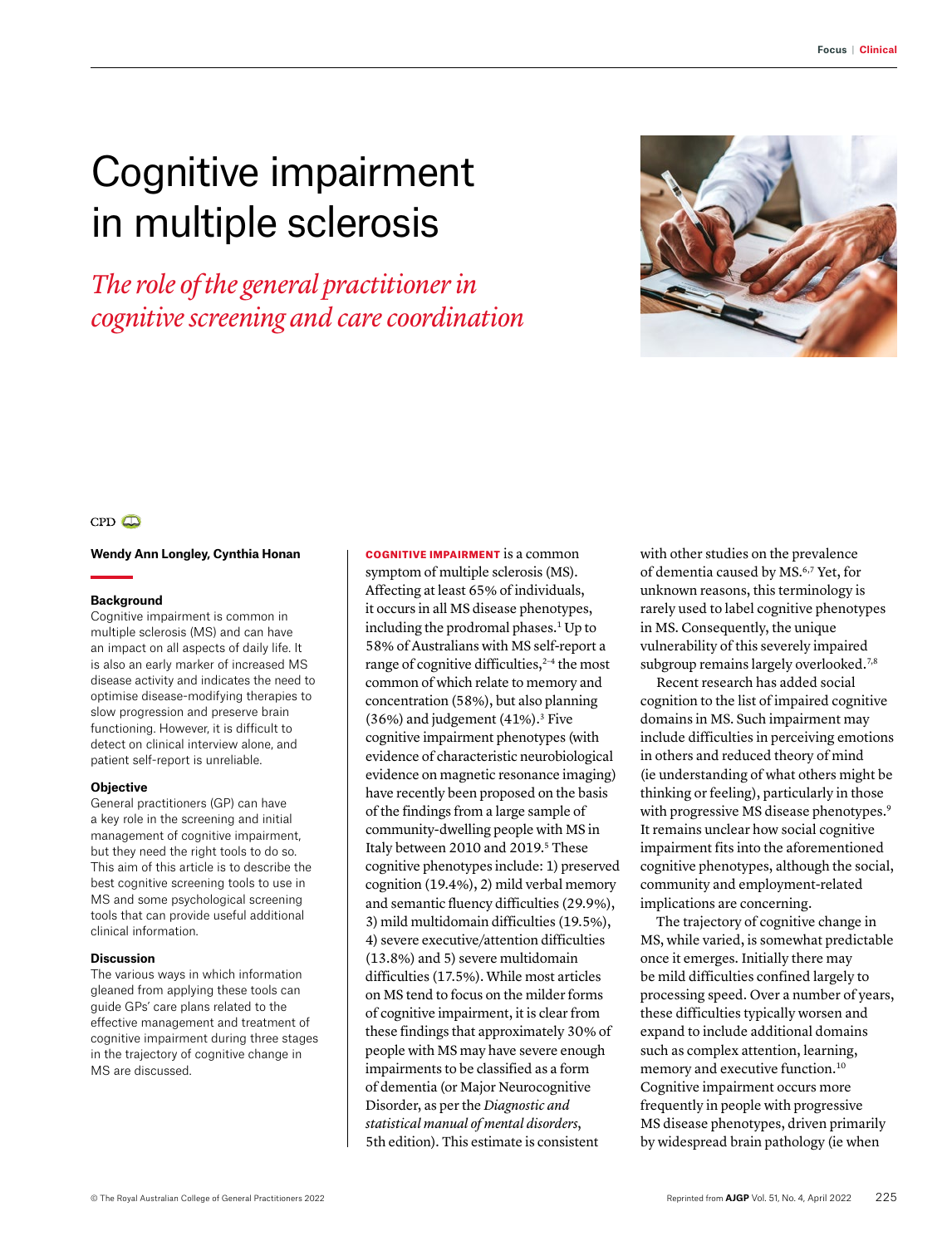compared with relapsing remitting MS) and advancing age.<sup>1</sup>

Cognitive impairment can have an impact on many aspects of everyday functioning in MS. It can make performing household activities, maintaining family and community relationships, managing finances, making sound medical and health decisions, driving safely and sustaining paid employment arduous if not impossible.1,11 It makes self-management of other MS symptoms much more challenging, particularly given that there are typically multiple different symptoms to manage simultaneously.<sup>12</sup> Furthermore, rates of mood dysfunction and psychological distress, including suicidality, are high in MS and often co-occur with cognitive impairment and MS fatigue. Indeed, the frequent co-occurrence of these 'invisible' symptoms argues for the need for well-integrated multidisciplinary intervention whenever cognitive impairment is detected.<sup>13</sup>

One of the challenges of detecting cognitive impairment in MS is that it is difficult to identify on clinical consultation alone.7 Even when the overall level of cognitive impairment is severe, there is usually preservation of abilities in simple attention, orientation, routine language and communication skills and well-learned general knowledge. As a result, people can present as more cognitively capable than they are in actual daily life. Further, insight into cognitive difficulties can be compromised; thus, some people may not self-report any cognitive difficulties or may dismiss the concerns of others.1 Objective cognitive screening is important for these reasons.

In contrast to the subgroup of 30% who develop MS-related dementia, a different subgroup of 20% experience no cognitive impairment nor much decrement in their functioning over time. As a result of this variability, the detection, treatment and management of cognitive impairment needs to occur on an individual, case-bycase basis. The general practitioner (GP) is the ideal health professional to oversee the screening, monitoring, and coordination of care of patients with MS.

# **The importance of screening and monitoring of cognitive impairment for better care coordination**

The management and treatment of cognitive impairment in MS has advanced significantly in the past few years. As a consequence, GPs can take a more active role in the screening and monitoring of cognitive symptoms. This can be useful in several ways.

# **Detection of early stage mild cognitive impairment to optimise pharmacological treatment of MS disease activity**

Cognitive impairment is an early marker of increased MS disease activity and progression and of further cognitive decline,<sup>11,14</sup> so its early detection is vital for optimising the use of disease-modifying therapies (DMTs). When cognitive impairment is first detected, a referral for neurological review should be instigated without delay. The fine-tuning of DMTs by a neurologist is essential for slowing MS disease activity and preserving brain functioning.15 However, the specific benefits of DMTs in preserving or delaying cognitive impairment, per se, are less clear, as outlined later in this article.

# **Detection of mild-to-moderate cognitive impairment to ensure access to non-pharmacological management and treatment**

A diagnosis of probable mild-to-moderate cognitive impairment may trigger a person with MS to engage in a more 'brain-healthy' lifestyle, if they have not already done so. GPs can encourage this by sharing the following research findings with their patients: there is good evidence that the brain health of people with MS can benefit from avoiding or quitting smoking, maintaining a healthy weight, keeping up regular exercise, getting enough sleep and staying psychologically well. This brain-healthy lifestyle may also protect against further progression of MS.15

When possible cognitive impairment is indicated on cognitive screening, international guidelines recommend referral for a more comprehensive neuropsychological assessment.11 Neuropsychological assessment is more thorough and reliable than cognitive screening,<sup>16</sup> and this information can be used to confirm or dismiss suspected impairment. It can also objectively clarify a person's cognitive strengths and weaknesses, likely aetiology of any deficits (including the influence of depression, anxiety and stress) and practical implications,<sup>17</sup> including explaining the development of behaviours that others might find challenging. Most neuropsychologists provide psychoeducational feedback after the testing to help patients and carers to better understand these issues. They also recommend ways to manage or treat the impairments. This detailed information can then be used by GPs, in collaboration with their patients, to develop a more precise, individually tailored care plan for management and treatment, including seeking cognitive rehabilitation interventions.<sup>18</sup>

It is important to note that neuropsychological assessments are time consuming (typically taking 2–4 hours for the testing component alone), and the cost (refer to [psychology.org.au](https://www.psychology.org.au/for-the-public/about-psychology/what-it-costs) for Australian Psychological Society [APS]-recommended rates) is not subsidised by the Medicare Benefits Schedule (MBS) despite decades of advocacy by the APS. These factors may limit the accessibility of this type of assessment for some patients. However, there is a range of other ways in which patients can access them, and the psychoeducational feedback component can be subsidised by the MBS.<sup>18</sup>

## **Detection of transition to later-stage severe cognitive impairment to ensure patient safety and quality of life**

Monitoring cognitive changes via regular (eg biannual) objective screening can also identify the transition to more severe cognitive impairment, which can in turn cue GPs to introduce appropriate support services in a timely manner to maintain the patients' safety and quality of life and to prevent avoidable secondary harms (eg accidents). $11$ 

When severe impairment is detected, referrals to other specialists (eg for further assessment) and relevant health and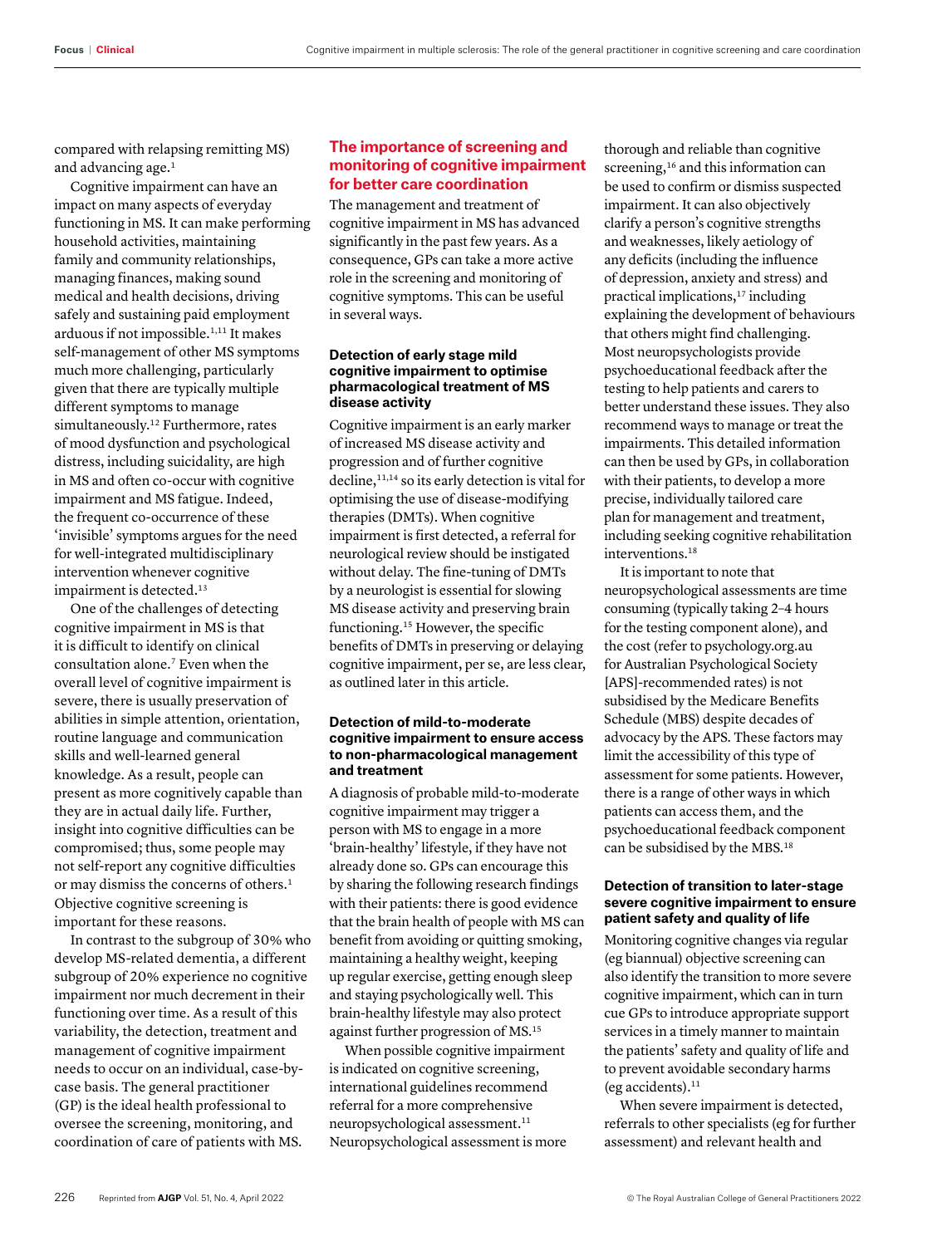community, National Disability Insurance Scheme, private sector and aged care services should be considered. At this point, the potential risks of stigma and distress induced by the introduction of dementia terminology are outweighed by the benefits of obtaining timely access to vital services, as has been shown in people with other forms of dementia.19 In particular, dementia terminology use can permit access to dementia-specific support services (including younger onset dementia services) and can reinforce to all those involved in providing care to the person the severity of their practical and decision-making support requirements and their extreme vulnerability.<sup>7</sup> For example, there is a concerning overrepresentation of people with younger onset MS-related dementia living in residential care facilities in Australia.20 It is possible that earlier detection, medical intervention using DMTs and access to dementia-focused services within their own homes could have prevented or delayed this outcome.

Finally, cognitive screening results can be used to support applications for the disability support pension, medical disability insurance, early release of superannuation funds and other financial entitlements. Alternately, if impaired decision making is putting a person at risk of harm, then their screening results, along with other evidence, can be used to support the activation of Enduring Guardian or Enduring Power of Attorney instruments, or to support applications for the appointment of a Guardian, Financial Manager or Administrator via the various state and territories' Civil and Administrative Tribunals to ensure that well-informed decisions are made in the person's best interests.

# **Screening tools: Cognition, mood and work difficulties**

When conducting cognitive screening of patients with MS in the general practice clinic, the same principles apply as when conducting screening for early stage dementia caused by more common conditions such as Alzheimer's disease.<sup>21</sup> Points to consider when conducting

cognitive screening with people with MS specifically are listed in Box 1.

There is a plethora of cognitive screening tools that have shown sensitivity to detect the early signs of cognitive impairment in MS.<sup>22,23</sup> The current international consensus tends to favour the Brief International Cognitive Assessment for MS (BICAMS) and Symbol Digit Modalities Test (SDMT) as the most effective brief objective screening tools<sup>11,23</sup> to use in MS clinics. There is no reason why GPs could not use the SDMT in particular, as it is unrestricted for general clinical use and easy to access, administer, score and interpret. Despite

the international recommendations, MS-specific instruments are not routinely used in clinical practice, even in many specialist MS clinics.<sup>24</sup> Instead, the most frequently used tools are those with which physicians are already familiar: the Montreal Cognitive Assessment (MoCA) and Addenbrooke's Cognitive Assessment-III (ACE-III). Both are rather confusingly called 'assessments' but are, in fact, just brief screening tools. The MoCA is reasonably sensitive in detecting early cognitive changes in MS,<sup>25</sup> and preliminary evidence supports the potential usefulness of the ACE-III.26 However, these two tools were designed

# **Box 1. Points to consider when using cognitive screening tools with people with multiple sclerosis**

- 1. Cognitive screening involves administering a limited number of brief 'bedside tests' (eg of memory, orientation to time and place, and other short tasks) in order to obtain a single summary score reflecting a person's general level of cognitive functioning.
- 2. Interpretation is binary (pass/fail) and based on whether the person's total score falls above or below a specified cut-off criterion. However, test cut-off criteria are initially established on the basis of a study sample with a specific age range, so adjustments in interpretation might need to be made when using these tools in the clinic for people in a different age range. For instance, the cut-off criterion might be lowered for older people, on the basis of normative data,<sup>34</sup> to allow them to make more errors before classifying their performance as a 'fail'.
- 3. Although the brevity of cognitive screening is attractive, it is narrow in scope, and reliability is low when compared with more comprehensive cognitive assessments such as neuropsychological assessments.
- 4. Cut-off scores are pitched to detect impairment in people of average intellect and/or average education level. Thus, early signs of impairment in people whose usual level of intellectual functioning (including speed of thinking) is well above average may be missed. They can also inaccurately label a person as 'probably impaired' in those whose usual level of intellectual functioning is well below average. Care in interpretation is therefore needed.
- 5. Special care needs to be exercised when interpreting indicators of new or worsening cognitive impairment in the context of multiple sclerosis (MS) exacerbations. These new MS symptoms may lessen at least partially over time as the inflammatory exacerbation remits, so it is prudent to repeat initial screening following remission of relapse symptoms (on average after approximately six weeks). Making major lifestyle decisions (eg giving up work) must be delayed until this further screening, or more thorough assessment, has been conducted.
- 6. Special care must also be taken to ensure that other physical MS symptoms (eg poor vision or reduced dexterity) are considered when interpreting results. While most MS-specific screening tools minimise the influence of typical physical MS symptoms, this is not absolute. Fatigue is not usually a problem with these brief screening tests.
- 7. Psychological symptoms, such as major depression or anxiety, can also affect performance.
- 8. Interpreting change in cognitive functioning over time via repeated administration of the same screening tool is possible. However, consideration of what constitutes a clinically meaningful change is required (eg a four-point deterioration on the Symbol Digit Modalities Test<sup>35</sup> for predicting risk of loss of employment). A clinically meaningful change in scores will differ for each screening tool, so reference to the scientific literature for this information is recommended.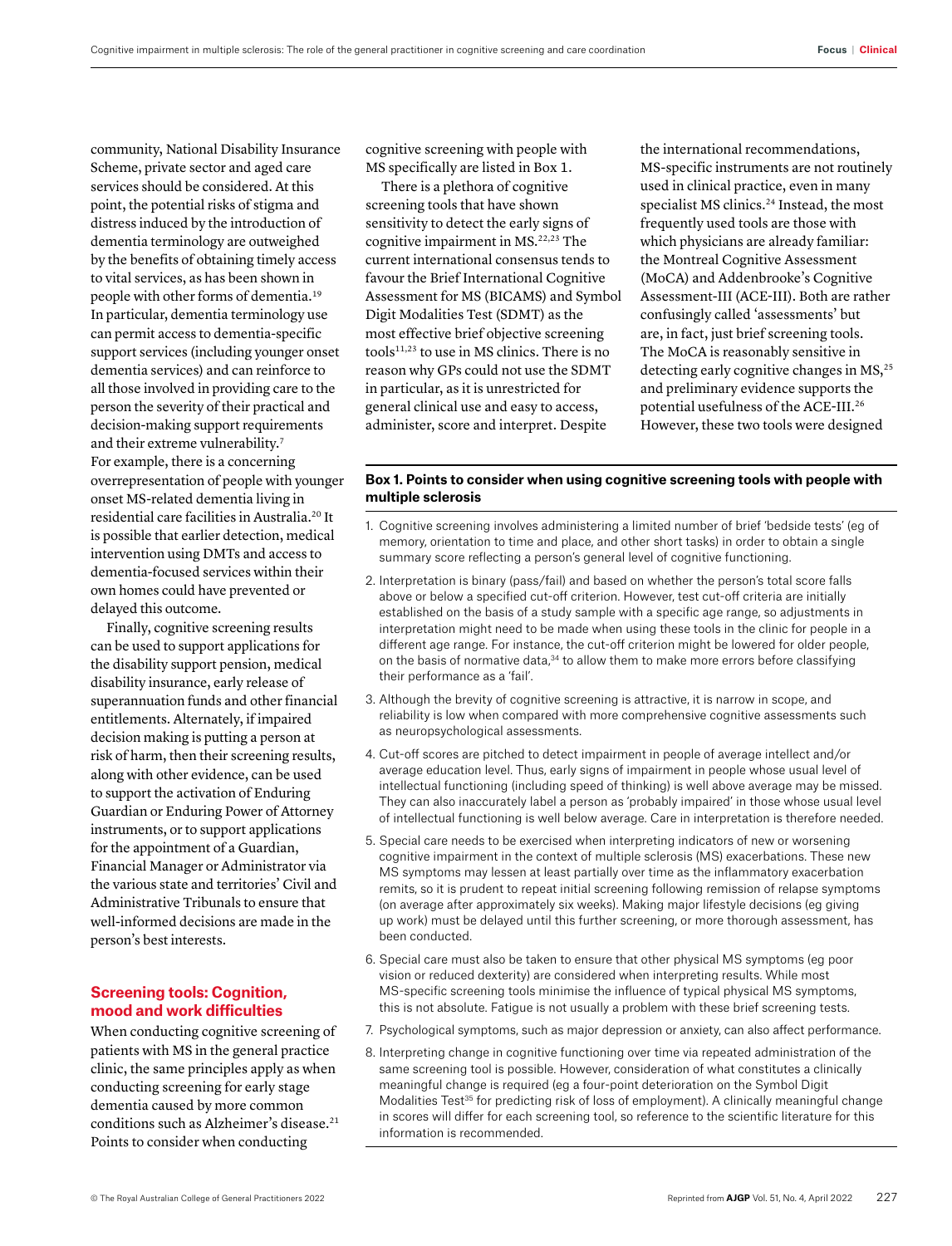to detect common types of dementia (eg Alzheimer's disease); thus, they are less efficient and sensitive than specifically developed MS tools. The most common cognitive screening tests used in MS, and the recommendations for use (or not), are listed in Table 1.

The challenge for GPs is not just choosing which of these screening tools to administer (we support the international consensus opinion on this), but also knowing how best to introduce the topic of the need to screen for cognitive impairment in the first place in this younger cohort of patients with MS. Initiating this discussion can be challenging for many GPs who might not have experience in screening for cognitive impairment in younger adults. To assist, the following approach is suggested.

In the first instance, it is important that the patient is fully informed about the risks and benefits of engaging in cognitive screening and provides consent. This necessitates a careful discussion about the likelihood of them developing some degree of cognitive impairment as a symptom of MS and the benefits of detecting this early, as outlined previously. As a useful practical example, information gleaned from cognitive screening can be used to guide clinical interventions for minimising the risk of premature loss of paid employment,<sup>27</sup> which may affect as many as 80% of people with MS.28 Further, it may reduce the high rate of 'presenteeism' (ie working while sick), which contributes to almost three times more work productivity loss in people with MS when compared with absenteeism (ie number of work days missed).29 On the other hand, this initial discussion may open up concerns about the emergence of cognitive symptoms and how they might affect the patient's life goals, which may, understandably, lead to some anxiety or other distress that will also need to be managed sensitively. Referrals to clinical psychology or counselling services might also be useful in this situation.

A useful next step is to administer other brief psychological screening tools before cognitive screening to gather contextual information that can help to

inform further discussion. The 15-item Multiple Sclerosis Neuropsychological Questionnaire (MSNQ)<sup>30</sup> measures the patient's perception of their everyday cognitive problems. It is best given along with a brief screening tool for depression (eg Depression, Anxiety and Stress Scales-21 [DASS-21] or Beck Depression Inventory – Fast Screen [BDI-FS]).<sup>11,31</sup> This is because scores on the MSNQ are influenced by depression symptoms. Asking a patient's family member or carer to fill in the observer ('informant') version of the MSNQ can enhance the ability to detect the presence of cognitive impairment, since carers' ratings correlate well with objective cognitive test results. Likewise, administering the MS Work Difficulties Questionnaire-23  $(MSWDQ-23)^{32}$  to track a patient's work difficulties over time is also recommended. This psychometrically strong instrument was developed in an Australian sample of patients with MS to assess three core dimensions of work difficulties including psychological/ cognitive barriers, physical barriers as well as external barriers (eg work–life balance, financial difficulties).

If any concerns are identified via this brief psychological screening process, this information can reinforce the value of further objective cognitive screening. Regardless of the findings detected via cognitive screening, this exercise can reassure patients that they are being listened to and that information obtained from these screening tools is being used to inform the GP's care discussions with them. It can also provide useful baseline information about the patient for future comparison. Details of useful self- and informant-report instruments are provided in Table 2.

# **Treatment of cognitive impairment in MS**

The latest DMTs for MS should theoretically lower the incidence of cognitive impairment via their ability to reduce the number of relapses and slow disease progression in the brain. There are some indications that this might be the case.<sup>1,11</sup> However, there is currently no clear evidence of this despite decades of effective DMTs use, as illustrated by the results of the aforementioned recent study on cognitive phenotypes.5 Furthermore, there is currently no compelling evidence to support the use of any specific medication for the treatment of cognitive symptoms per se in MS,<sup>23</sup> although there are some promising candidates.<sup>11</sup> Fortunately, there is now good evidence that a range of compensatory and restorative cognitive rehabilitation interventions is effective in remediating mild-to-moderate cognitive impairment in MS to at least some degree.1,11,14,23,33 These interventions offer some hope for people learning how to live with this common, complex, invisible and disabling symptom of MS.

## **Conclusion**

Cognitive impairment is common in MS. It ranges widely in its severity, presents in all types of MS and yet is difficult to detect on clinical interview alone, so is considered to be one of the main 'invisible' symptoms of MS. It can have an impact on all aspects of daily life, so early detection is important to allow for effective management and treatment. Screening for cognitive impairment is best achieved by the GP administering brief objective screening tools such as SDMT or BICAMs, alongside brief psychological screening tools such as MSNQ, DASS-21, BDI-FS, and MSWDQ-23. Screening is clinically useful at any stage in the trajectory of cognitive change to guide GPs' care plans related to interventions aimed at preserving brain reserve; managing the impact of cognitive impairment on everyday functioning and quality of life; and accessing effective treatments, such as cognitive rehabilitation, and relevant support services. It is also a useful precursor to comprehensive neuropsychological assessment. The GP is the ideal health professional to oversee the screening, monitoring and coordination of care of patients with MS, so cognitive screening should be a routine activity for GPs caring for people with MS in their clinics.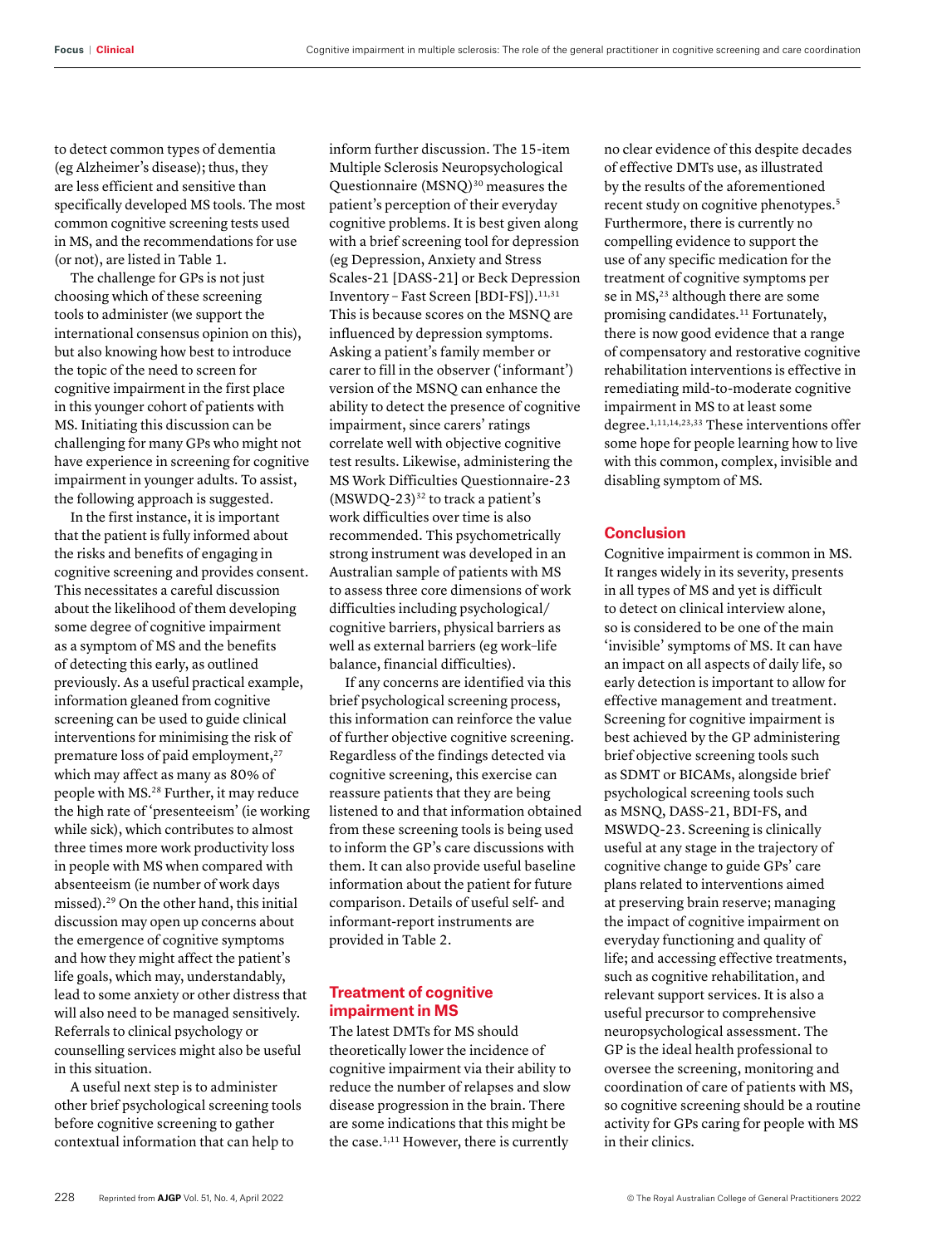# **Table 1. Screening instruments commonly used to detect possible cognitive impairment and change in people with multiple sclerosis**

| <b>Screening instrument</b>                                                                                                                                                                                                                                                                                                                                                                                           | <b>Administration</b><br>time (minutes) | Cost*                                                                                                     | <b>Available from</b>                                                                                | Comments                                                                                                                                                                                                                                                                                                                                                                                                                                                                                                                                         |
|-----------------------------------------------------------------------------------------------------------------------------------------------------------------------------------------------------------------------------------------------------------------------------------------------------------------------------------------------------------------------------------------------------------------------|-----------------------------------------|-----------------------------------------------------------------------------------------------------------|------------------------------------------------------------------------------------------------------|--------------------------------------------------------------------------------------------------------------------------------------------------------------------------------------------------------------------------------------------------------------------------------------------------------------------------------------------------------------------------------------------------------------------------------------------------------------------------------------------------------------------------------------------------|
| <b>Symbol Digit Modalities</b><br><b>Test (SDMT) oral version</b><br>This test presents a series of<br>nine symbols, each paired with<br>a single digit in a key at the top<br>of a sheet of paper. The adapted<br>oral version is suitable for use in<br>patients with multiple sclerosis<br>(MS). Patients are asked to voice<br>the digit associated with each<br>symbol as rapidly as possible<br>for 90 seconds. | 3                                       | <b>SDMT Kit \$275;</b><br>pack of 25 forms<br>\$143                                                       | https://paa.com.au                                                                                   | This instrument is highly recommended<br>for use by medical practitioners to<br>screen for cognitive impairment and<br>change. <sup>11,23</sup> While sensitive to the hallmark<br>feature of MS (processing speed), it is<br>unable to detect difficulties in other the<br>domains of cognition including memory<br>and executive functioning. So, if likely<br>impairment is detected, referral for more<br>comprehensive assessment is required.<br>Poor performances are not obvious to the<br>patient, so this test rarely causes distress. |
| <b>Brief International Cognitive</b><br><b>Assessment for MS (BICAMS)</b><br>This brief test screening battery<br>includes a test of processing<br>speed (SDMT oral version)<br>and memory (California<br>Verbal Learning Test, third<br>edition [CVLT3] and the Brief<br>Visuospatial Memory Test-<br>Revised [BVMT-R]).                                                                                             | $15 - 25$                               | SDMT as above;<br>CVLT3 Kit \$813,<br>pack of 25 \$202;<br>BVMT-R Kit<br>\$913, pack of 25<br>forms \$187 | https://paa.com.au<br>(SDMT, BVMT-R)<br>www.pearsonclinical.<br>com.au (CVLT3)<br>https://bicams.net | The addition of the memory tests in this<br>brief battery, while offering some greater<br>precision in the detection of impairments,<br>requires training and a background in<br>clinical psychology. No overall score<br>is obtained, and impairment may be<br>detected in any one of its subtests. While<br>highly recommended for use in MS<br>clinics, <sup>12,23</sup> this tool is most appropriately<br>administered by psychologists.                                                                                                    |
| <b>Montreal Cognitive</b><br><b>Assessment (MoCA)</b><br>This is a screening instrument<br>for mild cognitive impairment.<br>It assesses overall cognitive<br>functioning on the basis of<br>performance in the following<br>cognitive domains: attention<br>and concentration, executive<br>functions, memory, language,<br>visuo-constructional skills,<br>conceptual thinking, calculations<br>and orientation.    | 10                                      | Free once<br>training and<br>certification<br>achieved                                                    | https://mocatest.org                                                                                 | This is not an ideal instrument for<br>screening in MS as it is less efficient<br>and less sensitive than the screening<br>instruments specifically developed<br>for MS. However, there is some<br>evidence supporting its utility in MS. <sup>25</sup><br>Administrators must be trained and<br>certified and should adhere closely to<br>the official manual.                                                                                                                                                                                  |
| <b>Addenbrookes Cognitive</b><br><b>Assessment-III (ACE-III)</b><br>This brief cognitive screening<br>instrument assesses overall<br>cognitive function on the basis of<br>performance across five cognitive<br>domains: attention, memory,<br>verbal fluency, language and<br>visuospatial abilities.                                                                                                                | 15                                      | Free                                                                                                      | www.sydney.edu.au/<br>brain-mind/resources-<br>for-clinicians/dementia-<br>test.html                 | This is not an ideal instrument for<br>screening in MS as it is less efficient<br>and less sensitive than the screening<br>instruments specifically developed for<br>MS. There is only preliminary support<br>for its utility in MS. <sup>26</sup> The instrument<br>is freely accessible. It should only be<br>administered and scored according to<br>the official manual.                                                                                                                                                                     |
| <b>Mini Mental State</b><br><b>Examination (MMSE)</b><br>This screening instrument is<br>widely used, particularly to assess<br>overall cognitive function among<br>the elderly; it includes brief tests<br>of orientation, attention, memory,<br>language and visual-spatial skills.                                                                                                                                 | $5 - 10$                                | Free                                                                                                      | www.ihpa.gov.au/what-<br>we-do/standardised-<br>mini-mental-state-<br>examination-smmse              | This instrument is not recommended<br>to detect cognitive impairments in<br>MS because of its lack of sensitivity, <sup>23</sup><br>despite it being freely accessible for non-<br>commercial use. It will only reliably detect<br>severe cognitive impairment in people<br>with MS.                                                                                                                                                                                                                                                             |

*\*Cost is accurate at time of publication. Please refer to websites for current cost.*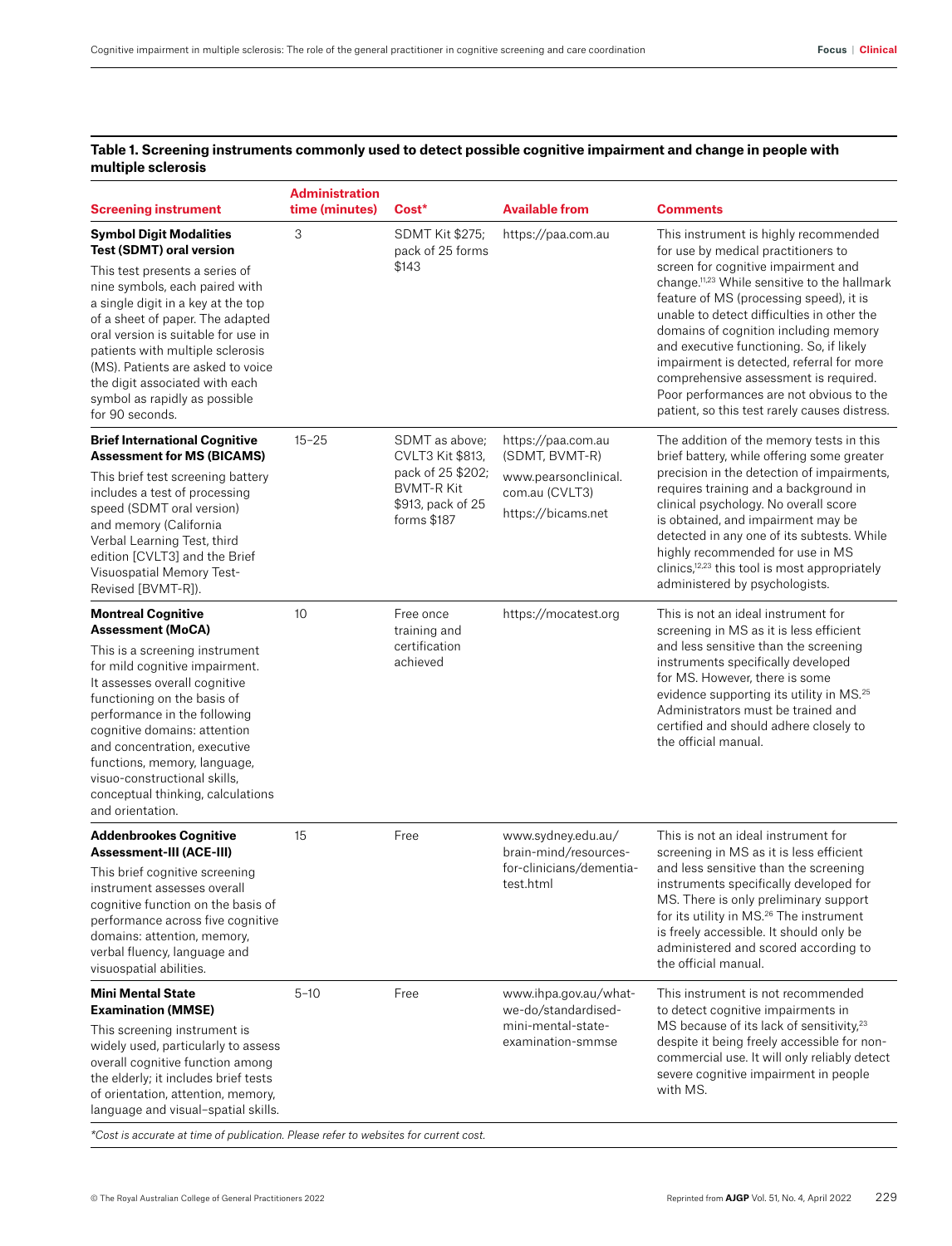## **Table 2. Other psychological screening instruments recommended to complement cognitive screening and monitoring in people with multiple sclerosis**

| <b>Instrument</b>                                                                                                                                                                                                                                                                                                                                                                                                                | <b>Description</b>                                                                                                                                                                                                                                                                        | Length   | <b>Administration</b><br>time (mins) | <b>Accessible from</b>                                                                                                                                          |
|----------------------------------------------------------------------------------------------------------------------------------------------------------------------------------------------------------------------------------------------------------------------------------------------------------------------------------------------------------------------------------------------------------------------------------|-------------------------------------------------------------------------------------------------------------------------------------------------------------------------------------------------------------------------------------------------------------------------------------------|----------|--------------------------------------|-----------------------------------------------------------------------------------------------------------------------------------------------------------------|
| Multiple Sclerosis<br>Neuropsychological<br>Questionnaire                                                                                                                                                                                                                                                                                                                                                                        | Measures neuropsychological competence<br>during activities of daily living. Cognitive<br>functioning is assessed in several domains<br>including attention and processing speed,<br>memory and other cognitive functions.<br>Self-report and informant-report versions<br>are available. | 15 items | 5                                    | Refer to Benedict et al (2003;<br>2004). 30, 36                                                                                                                 |
| Depression, Anxiety<br>and Stress Scale-21                                                                                                                                                                                                                                                                                                                                                                                       | Measures the negative emotional states of<br>depression, anxiety and stress that typically<br>co-occur with cognitive impairment. Available<br>in self-report only.                                                                                                                       | 21 items | $6 - 7$                              | www2.psy.unsw.edu.au/dass                                                                                                                                       |
| <b>Beck Depression</b><br>Inventory - Fast Screen                                                                                                                                                                                                                                                                                                                                                                                | Measures depressive symptoms. Helps quantify<br>depression while excluding symptoms that<br>might be related to multiple sclerosis (MS).                                                                                                                                                  | 7 items  | $2 - 3$                              | www.pearsonassessments.com                                                                                                                                      |
| Multiple Sclerosis<br>Measure of subjective difficulties experienced<br><b>Work Difficulties</b><br>in a work setting by people with MS. The scale<br>Questionnaire-23<br>consists of three subscales: psychological/<br>cognitive, physical and external barriers. A 50-<br>item version with 12 subscales (some of which<br>include general cognitive difficulties, fatigue,<br>interpersonal difficulties) is also available. |                                                                                                                                                                                                                                                                                           | 23 items | $6 - 7$                              | Permission for non-commercial<br>use can be obtained from Sage<br>publications. Scale can be<br>obtained by contacting the test's<br>primary author (CA Honan). |

## **Authors**

Wendy Ann Longley BSc (Hons), MSc, MA (Clinical Neuropsychology), PhD, Fellow of the Australian Psychological Society's College of Clinical Neuropsychologists, Clinical Neuropsychologist, Uniting War Memorial Hospital, Waverley, NSW

Cynthia Honan BBus (HRM), BPsych (Hons), MClinNeuro, PhD, Senior Lecturer, Clinical Neuropsychologist, School of Psychological Sciences, University of Tasmania, Newnham, Tas; Launceston General Hospital, Launceston, Tas

Competing interests: None.

Funding: None.

Provenance and peer review: Commissioned, externally peer reviewed.

Correspondence to:

wendy.longley@health.nsw.gov.au

#### **Acknowledgements**

The authors thank Associate Professor Rhonda Brown and Dr Lindsay Vowels for their helpful comments on the manuscript.

#### **References**

- 1. DeLuca J, Chiaravalloti ND, Sandroff BM. Treatment and management of cognitive dysfunction in patients with multiple sclerosis. Nat Rev Neurol 2020;16(6):319–32. doi: 10.1038/ s41582-020-0355-1.
- 2. Tribe K, Longley W, Fulcher G, et al. Living with multiple sclerosis in New South Wales, Australia, at the beginning of the 21st century: Impact of mobility disability. Int J MS Care 2006;8(1):19–30. doi: 10.7224/1537-2073-8.1.19.
- 3. McCabe M, Ebacioni MK, Simmons R, McDonald E, Melton L. A needs analysis of

Australians with MS. AMSLS survey and report commissioned by MS Research Australia. Melbourne, Vic: Deakin University, 2012.

- 4. Khan F, McPhail T, Brand C, Turner-Stokes L, Kilpatrick T. Multiple sclerosis: Disability profile and quality of life in an Australian community cohort. Int J Rehabil Res 2006;29(2):87–96. doi: 10.1097/01.mrr.0000194393.56772.62.
- 5. De Meo E, Portaccio E, Giorgio A, et al. Identifying the distinct cognitive phenotypes in multiple sclerosis. JAMA Neurol 2021;78(4):414–25. doi: 10.1001/jamaneurol.2020.4920.
- 6. Westervelt HJ. Dementia in multiple sclerosis: Why is it rarely discussed? Arch Clin Neuropsychol 2015;30(2):174–77. doi: 10.1093/arclin/acu095.
- 7. Longley WA. Multiple sclerosis-related dementia: Relatively rare and often misunderstood. Brain Impairment 2007;8(2):154–67.
- 8. Defer G, Branger P. Dementia in multiple sclerosis. In: Brochet B, editor. Neuropsychiatric symptoms of inflammatory demyelinating diseases. Cham, CH: Springer, 2015; 257–69.
- 9. Isernia S, Baglio F, d'Arma A, Groppo E, Marchetti A, Massaro D. Social mind and longlasting disease: Focus on affective and cognitive theory of mind in multiple sclerosis. Front Psychol 2019;10:218. doi: 10.3389/fpsyg.2019.00218.
- 10. Wojcik C, Fuchs TA, Tran H, et al. Staging and stratifying cognitive dysfunction in multiple sclerosis. Mult Scler 2021:13524585211011390. doi: 10.1177/13524585211011390. Epub ahead of print.
- 11. Kalb R, Beier M, Benedict RH, et al. Recommendations for cognitive screening and management in multiple sclerosis care. Mult Scler 2018;24(13):1665–80. doi: 10.1177/1352458518803785.
- 12. Johansson S, Ytterberg C, Gottberg K, Widén Holmqvist L, von Koch L. Use of health services in people with multiple sclerosis with and without fatigue. Mult Scler 2009;15(1):88–95. doi: 10.1177/1352458508095730.
- 13. Lakin L, Davis BE, Binns CC, Currie KM, Rensel MR. Comprehensive approach to management of multiple sclerosis: Addressing invisible symptoms – A narrative review. Neurol Ther 2021;10(1):75–98. doi: 10.1007/s40120-021- 00239-2.
- 14. Chen MH, Chiaravalloti ND, DeLuca J. Neurological update: Cognitive rehabilitation in multiple sclerosis. J Neurol 2021;268(12):4908–14. doi: 10.1007/s00415-021-10618-2.
- 15. Hobart J, Bowen A, Pepper G, et al. International consensus on quality standards for brain health-focused care in multiple sclerosis. Mult Scler 2019;25(13):1809–18. doi: 10.1177/1352458518809326.
- 16. Block CK, Johnson-Greene D, Pliskin N, Boake C. Discriminating cognitive screening and cognitive testing from neuropsychological assessment: Implications for professional practice. Clin Neuropsychol 2017;31(3):487–500. doi: 10.1080/13854046.2016.1267803.
- 17. Watt S, Crowe SF. Examining the beneficial effect of neuropsychological assessment on adult patient outcomes: A systematic review. Clin Neuropsychol 2018;32(3):368–90. doi: 10.1080/13854046.2017.1414885.
- 18. Longley WA. Cognitive rehabilitation in multiple sclerosis. Aust J Gen Pract 2022;51(4):233–37.
- 19. Dubois B, Padovani A, Scheltens P, Rossi A, Dell'Agnello G. Timely diagnosis for Alzheimer's disease: A literature review on benefits and challenges. J Alzheimers Dis 2016;49(3):617–31. doi: 10.3233/JAD-150692.